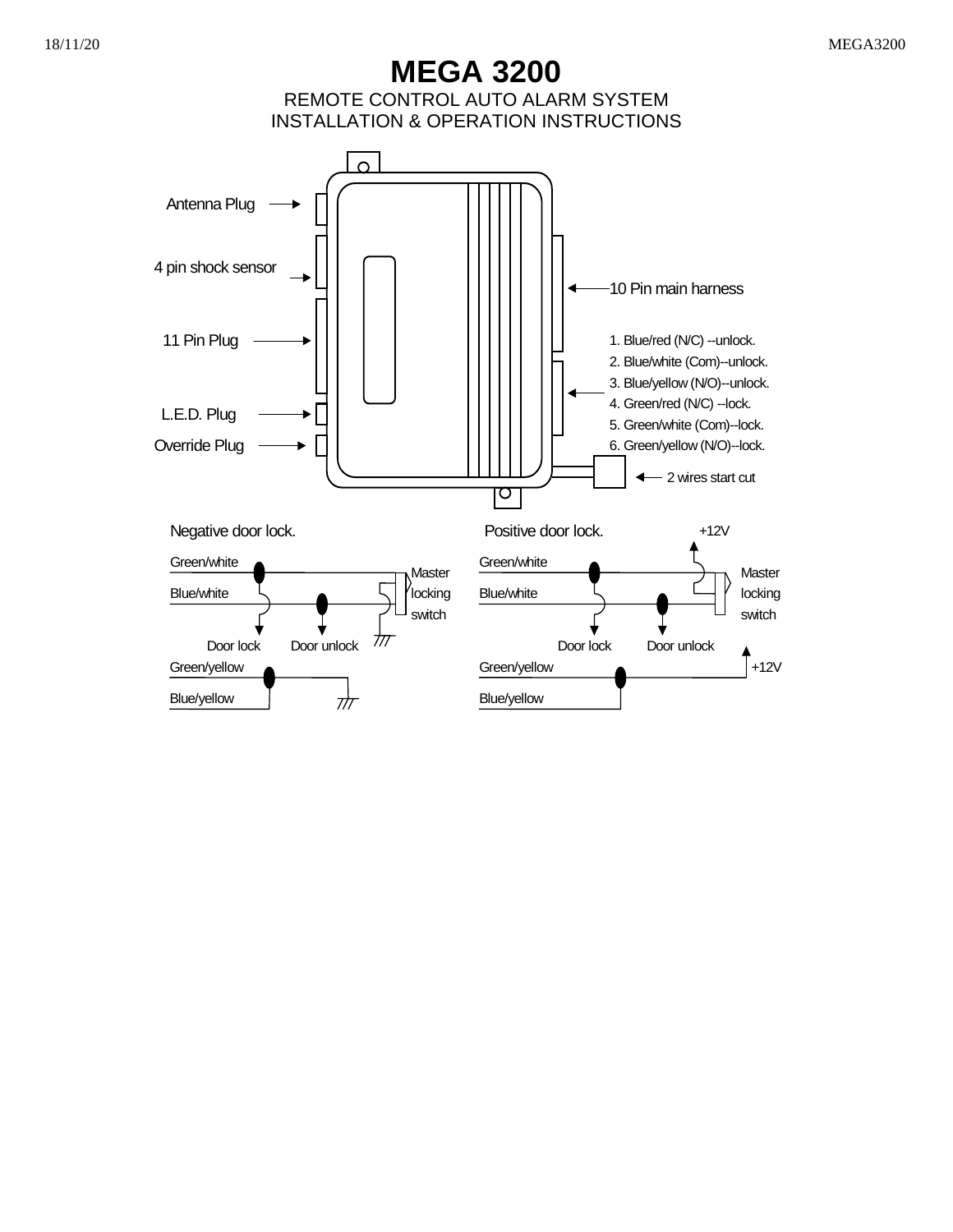

# B. 2 PIN STARTER DISABLE PLUG:

This output can control starter disable, when an intrusion is detected and the system is triggered, the vehicle is prevented from any unauthorized starting. Starter wires with 30 A relay built-in

# C 4-PIN WHITE PLUG FOR ACCESSORY DETECTION DEVICES

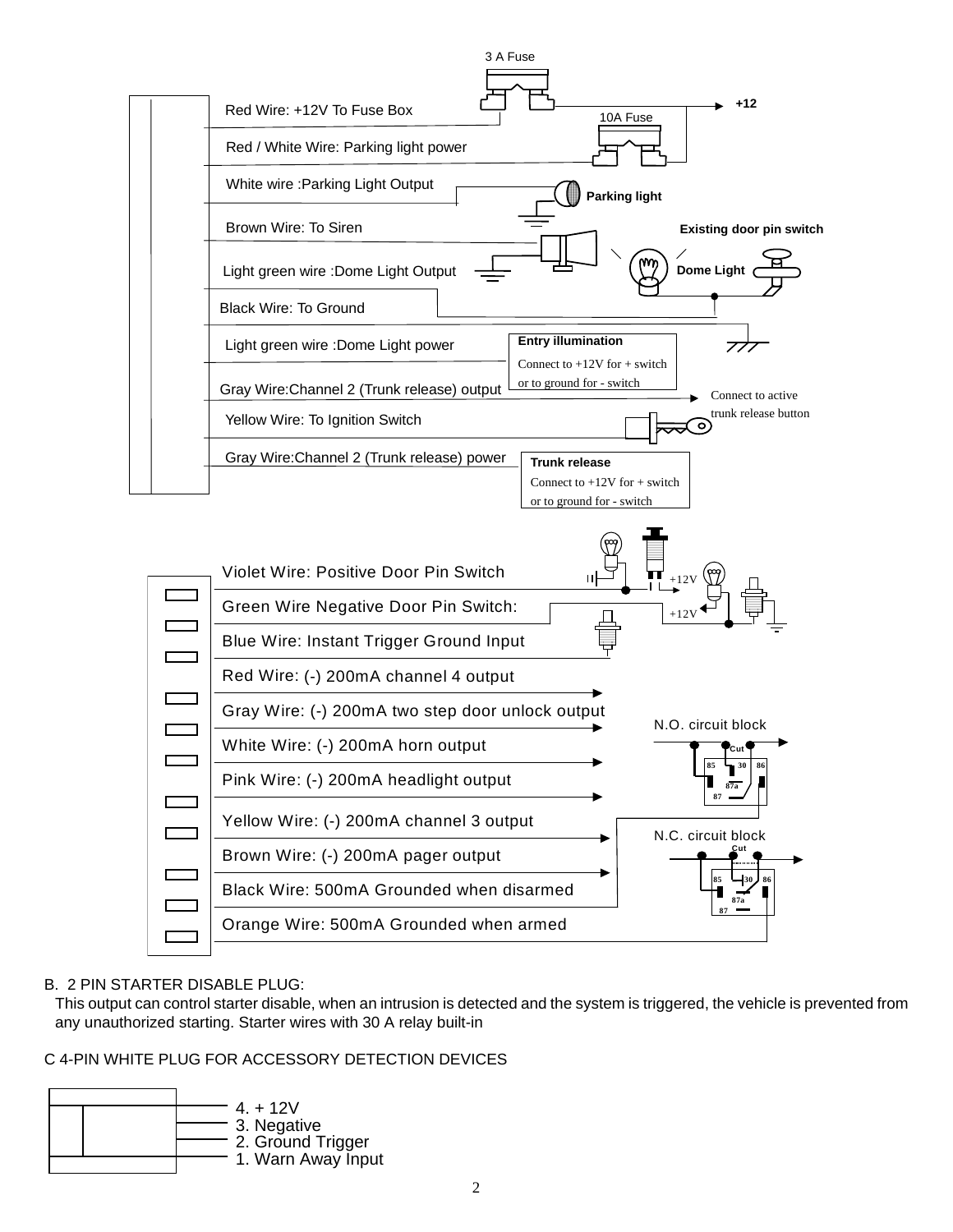# **A. PROGRAMMING TRANSMITTER:**

Maximum is 4 transmitters. Two modes of programming, one is designated channel, (Button 1 is arm/disarm) the other is auto channel setting. (Button 1 is arm, button 2 is disarm.)

1. Enter:

Turn ignition to 'on' position. Within 15 seconds.

Push valet switch **3 times** to enter **designated** channel; if push **6 times** it will be **auto** channel.

1 long chirp to enter each channel's programming.

2. In designated channel:

In program 1<sup>st</sup> transmitter the LED will with one flash...pause sequence.

Press button 1 to program channel 1, 1 short chirp and LED on to confirm programmed and ready program channel 2.

Press button 2 to program channel 2, 2 short chirps and LED on to confirm programmed and ready program channel 3.

Press button 3 to program channel 3, 3 short chirps and LED on to confirm programmed and ready program channel 4. Press button 4 to program channel 4, 4 short chirps and LED on to confirm programmed

Program 2<sup>nd</sup> transmitter, push valet switch one time, the LED will with two flashes...pause sequence.

Press button 1 to program channel 1, 1 short chirp and LED on to confirm programmed and ready program channel 2.

Press button 2 to program channel 2, 2 short chirps and LED on to confirm programmed and ready program channel 3. Press button 3 to program channel 3, 3 short chirps and LED on to confirm programmed and ready program channel 4. Press button 4 to program channel 4, 4 short chirps and LED on to confirm programmed

Program 3<sup>rd</sup> transmitter, push valet switch one time again, the LED will with three flashes...pause sequence.

Use above steps to program each channel.

Program  $4<sup>th</sup>$  transmitter, push valet switch one time again, the LED will with four flashes...pause sequence. Use above steps to program each channel.

3. In auto channel:

In program  $1<sup>st</sup>$  transmitter the LED will with one flash... pause sequence.

Press any button on  $1<sup>st</sup> TX$ , 1 short chirp confirm programmed and ready program  $2<sup>nd</sup> TX$ The LED will with two flashes…pause sequence.

Press any button on  $2^{nd}$  TX. 1 short chirp confirm programmed and ready program  $3^{rd}$  TX.

The LED will with three flashes…pause sequence.

Apply the same procedure to program  $3^{\text{rd}}$  and  $4^{\text{th}}$ .

4. Exit:

Turn ignition to 'off' position, or leave it for 15 seconds. A 3 long chirps to confirm exit.

Note: If more than 4 transmitters programmed, the system only kept the last 4 transmitters.

**!!! The designated channel & auto channel transmitters can exist independently.** 

# Δ **This system has an unique optional passive/active transmitter design, it's programming is the same as above. (To see how it works, please see operation part.)**

# **B. PROGRAMMING OPTIONAL SENSOR (PIR OR DOOR/WINDOW SENSOR)**

This system has a very unique interfacing with optional sensor, to extend more protection, such as PIR sensor or Door/Window sensor.

For example, in your garage you can put a PIR for protection. (A device to detect person's movement in a protected area.) If system armed, a person walk through the detect area, the siren inside the car will alarming to raise the attention to the owner. So the same thing applies in door/window sensor, (A device to detect door/window open.) you may put the sensor to the garage door or window. If system armed, a person opens the door or window, the siren will alarm.

Set the PIR and door/window sensor the same code if you use both of them.

The programming procedure is the same as above A. PROGRAMMING TRANSMITTER of auto channel, The difference is only upon enter you **push the valet switch 9 times.** (1 long chirp to confirm enters).

During programming, you will need to activate the sensor to let the system program it's code. (Only one code could be program) \* While arming, system setup a 30 seconds arming delay for PIR and door/window sensor.

# **C. PROGRAMMING FEATURES:**

**NOTE:** if IGN.car-jacking feature is set ON position, to enter Feature Programming mode, turn the

Ignition key 'on' within 10 seconds press the valet switch once(to reset car-jacking feature),turn the

Ignition key 'off', press the valet switch 6 times, a long chirp confirms you are in first stage Programming mode, then follow programming features section C.2.

There are 2 stages of totally 15 programming features to select. (Factory preset all features to "ON" position)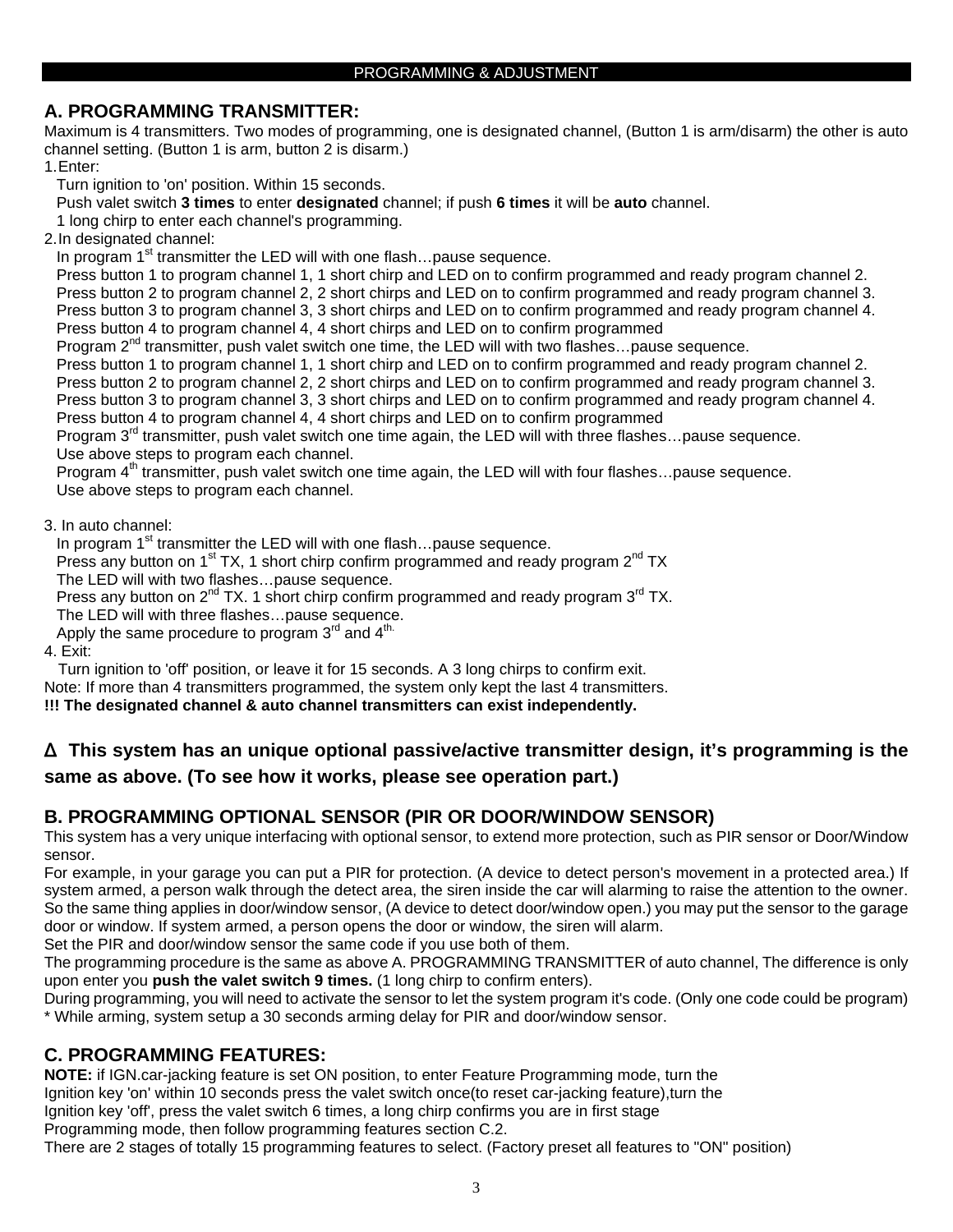1. Enter:

Turn the ignition 'on' then 'off'. Within 15 seconds push the valet switch 6 times. (A long chirp.) It is on first stage programming features.

2. First stage programming features:

Push the valet switch times that equal the feature number you want. Example: Push valet switch 2 times, it's on chirp on/off selection. The siren will chirp 2 times, LED flash 2 times to confirm enter this feature.

Select chirp on, turn ignition from 'off' to 'on'. 1 chirp for confirmation.

Select chirp off, turn ignition from 'on' to 'off'. 2 chirps for confirmation.

If you want to program transmitter car-jacking when the system is on chirp on/off, push valet switch 4 times again. (Siren chirp 6 times, LED flash 6 times) The system will add on the previous valet switch pushing.

Note: Totally push valet switch 8 times, the siren chirp 8 times, and LED with 8 flashes… pause sequence. If push the valet switch again, system will return to feature 1. (Siren chirp 1 time, and LED with 1 flash…pause sequence. It's cycling.)

# 3. Second stage programming features:

Enter: Again push & hold the valet switch for over 2 seconds, with 1 long chirp confirmation.

By using first stage programming features method to program second stage's features.

4. Exit:

During programming, if you don't respond to previous step in 15 seconds, or any time press transmitter's button 1, it will exit features programming, which indicates by 3 long chirps.

# FIRST STAGE:

| .             |                  |                                      |                                   |  |  |
|---------------|------------------|--------------------------------------|-----------------------------------|--|--|
| Push valet    | Chirp, LED flash | Turn ignition from                   | Turn ignition from                |  |  |
| switch times: | times            | 'OFF' to 'ON'                        | 'ON' to 'OFF'                     |  |  |
| Show          |                  | 1 short chirp                        | 2 short chirps                    |  |  |
| Select        |                  | Feature " ON "                       | Feature " OFF "                   |  |  |
|               |                  | Current sensor ON                    | <b>Current sensor OFF</b>         |  |  |
| 2             | 2                | Chirp ON                             | Chirp OFF                         |  |  |
|               | 3                | Active arming                        | Passive arming                    |  |  |
| 4             | 4                | Rearm ON                             | <b>Rearm OFF</b>                  |  |  |
| 5             | 5                | When door close dome light on        | When door close dome light off    |  |  |
|               |                  | (Vehicle equip interior light delay) | (Vehicle no interior light delay) |  |  |
|               |                  | No defective chirp reminder on       | With defective chirp reminder.    |  |  |
|               |                  | voltage sensor only.                 |                                   |  |  |
| 6             | 6                | Transmitter car-jacking OFF          | Transmitter car-Jacking ON        |  |  |
|               |                  | Ignition car-jacking OFF             | Ignition car-jacking ON           |  |  |
| 8             | 8                | Door car-jacking OFF                 | Door car-jacking ON               |  |  |

# SECOND STAGE:

| Push valet    | Chirp LED flash | Turn ignition from          | Turn ignition from           |  |
|---------------|-----------------|-----------------------------|------------------------------|--|
| switch times: | times           | 'OFF' to 'ON'               | 'ON' to 'OFF'                |  |
| Show          |                 | One short chirp             | Two short chirps             |  |
| Select        |                 | Feature " ON "              | Feature " OFF "              |  |
|               |                 | Lock/unlock 0.8 sec.        | Lock/unlock 3.5 sec.         |  |
|               | ⌒               | 2-pulse unlock OFF.         | 2-pulse unlock ON.           |  |
| 3             | 3               | Passive door lock ON        | Passive door lock OFF.       |  |
|               |                 | Ignition on door lock ON    | Ignition on door lock OFF    |  |
| 5             | 5               | Ignition off door unlock ON | Ignition off door unlock OFF |  |
| 6             | 6               | Disarm parking light OFF.   | Disarm parking light on 30"  |  |
|               |                 | Password OFF.               | Password ON.                 |  |

# **NOTE:**

For system programming features all returns to presetting "ON", turn the ignition 'on' then 'off'. Within 15 seconds push the valet switch 3 times. (A long chirp.) Then press button 1 and 2 together for 5 seconds, there will be a confirmation long chirp.

# **D. Testing sensors:**

In this test mode, this system can test shock sensor sensitivity and other sensor. The installer can save time to test the shock sensor sensitivity and sensor without using the traditional arming/disarming procedures to test the sensors.

# ENTER:

- 1. System under disarm or valet condition.
- 2. Turn ignition switch on then off.
- 3. Within 15 seconds, push valet switch 3 times.
- 4. There will be a long chirp confirmation to enter the test mode.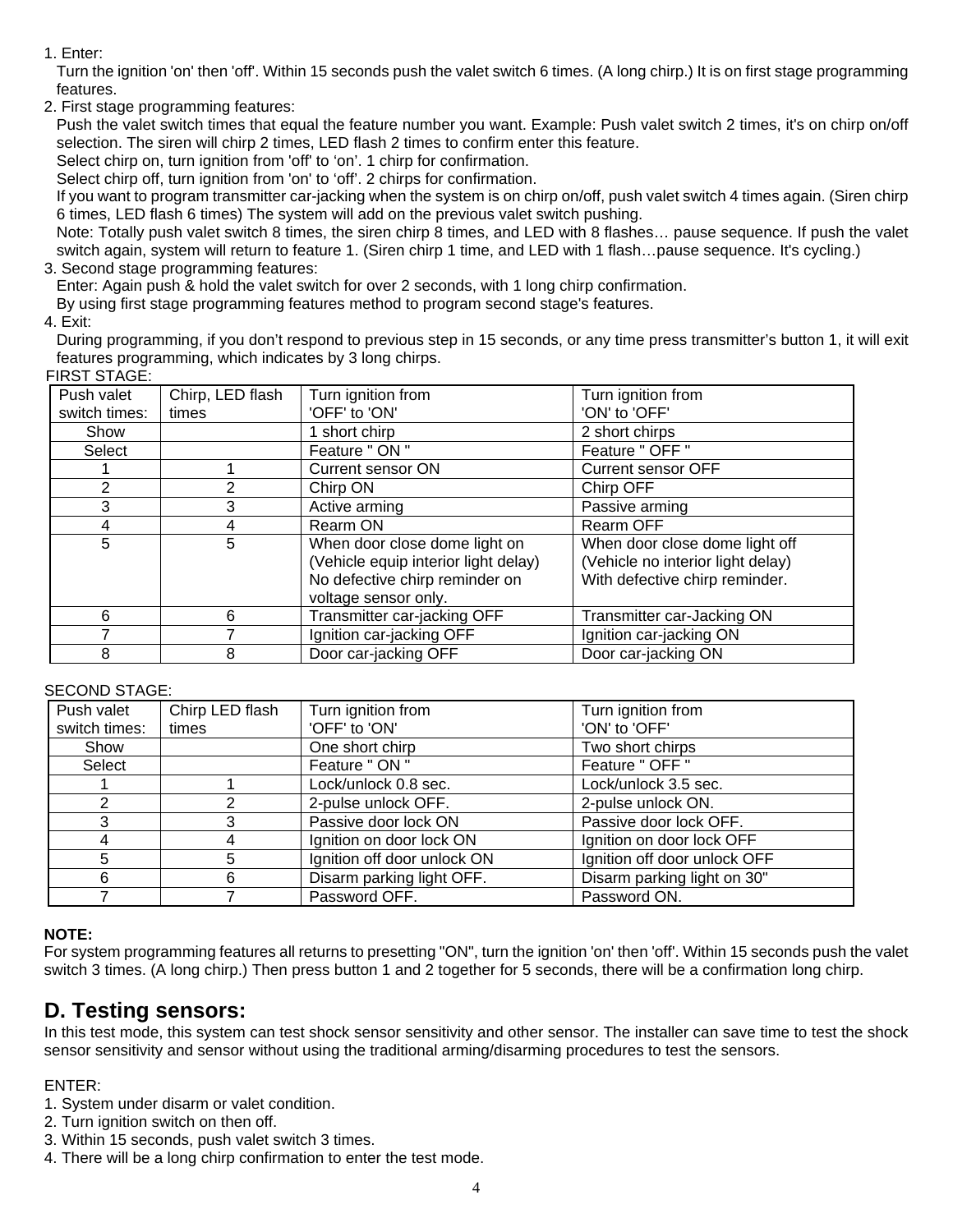| Trigger sensor                       | Siren chirps |
|--------------------------------------|--------------|
| Negative pin switch                  |              |
| Voltage sensor                       |              |
| Optional wireless PIR or door switch |              |

TEST shock sensor:

- 1. Use channel 2 to enter. (Press button 2 on designated channel, button 3 on auto channel )
- 2. There will be a long chirp confirmation for you to test shock sensor.
- 3. Activate the warn away (first stage shock sensor), system will emit a short chirp.
- 4. Activate the full alarm (second stage shock sensor), system will emit a long chirp.
- 5. Continue to test the shock sensor until reach the proper sensitivity.

TEST current sensor:

- 1. Use channel 3 to enter. (Press button 3 on designated channel, button 1+3 on auto channel )
- 2. There will be a long chirp confirmation.
- 3. Activate the current sensor, system will emit a short chirp.

Note: In this test mode you may test both shock sensor and current sensor.

EXIT the test mode:

- 1. Turn ignition switch to on position or
- 2. Use channel 1 to exit. (Press button 1)
- 3. There will be three long chirps confirm exit.

# **E. Password setup: (MANUAL OVERRIDE RE-ARM FEATURE ON / OFF)**

# **What is override re-arm:**

An override re-arm feature designs as the system automatically re-arm in override condition, if the legal user do not take correct procedures to cancel the override re-arm.

#### **Programming your personal override re-arm number:**

In order to cancel override re-arm, you must program your personal number into the system. The number is from 1 through 10, (by counting the LED flashing times) or you may use factory pre-set number 9 to cancel override re-arm.

- 1. Program feature of password to 'ON'.
- 2. Enter system valet: Turn ignition key on then within 10 seconds push and hold override/valet switch for 2 seconds, the LED will turns on.
- 3. Turn ignition key 'off-on' three times in 3 seconds. A confirmation long chirp from siren.
- 4. LED will flash from 1 through 10 for 3 cycles. Wait until LED flash to your selected number.
- 5. As soon as LED turns on your selected number, quickly turn ignition key off.
- 6. LED will flash the programmed number for 2 cycles.
- Example: To program override re-arm number 5, you would;
- 1. Enter valet.
- 1. Turn ignition key 'off-on' three times in 3 seconds. A long chip from siren.
- 2. Wait until LED flash 5 times, then quickly turn ignition key off.
- 3. LED will flash 5 times to indicate your override re-arm number is 5.

# **OPERATION:**

# **A. TRANSMITTER OPERATION:**

#### For designated channel setting:

| <b>Transmitter Button</b> | <b>System Function</b>         | Remark                            |
|---------------------------|--------------------------------|-----------------------------------|
| Button 1                  | Arm/disarm & door lock/unlock  |                                   |
| Button 1                  | Panic function                 | Press 3 sec                       |
| Button 1 - 1              | Arm and delete optional sensor | In disarm, press twice.           |
| Button 1 - 1              | Two step door unlock           | In arm, press twice.              |
| Button 2                  | Channel 2 (trunk) control      | Press 2 sec.                      |
| Button 2 - 2              | Passive arming by-pass         | Under passive arming press twice. |
| Button 2 - 2              | Car locator                    | Press twice.                      |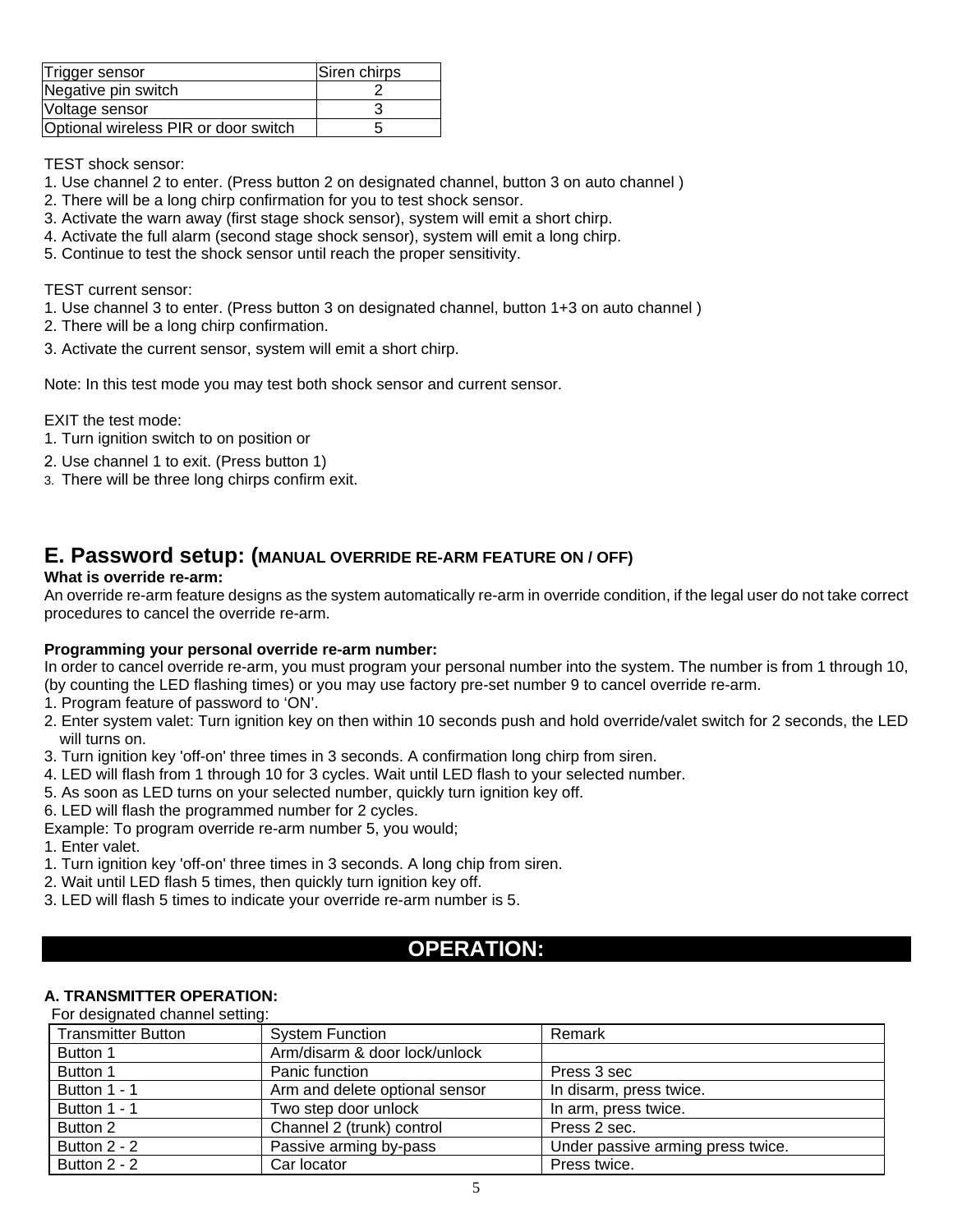| Button 3                  | Channel 3 control     |                                         |
|---------------------------|-----------------------|-----------------------------------------|
| Button 4                  | Panic                 | Press 1 second.                         |
| Button $1 + 2$ both       | Silent arm/disarm     | Ignition in "off" position.             |
| Button $1 + 2$ both 1 sec | Activate car-jacking  | Ignition in 'on' position and           |
|                           |                       | Programmed transmitter car-jacking "ON" |
| Button $2 + 3$ both       | Channel 4 control     |                                         |
| Side button               | Switching code system |                                         |

# For auto channel setting:

| Transmitter Button         | <b>System Function</b>         | Remark                                  |
|----------------------------|--------------------------------|-----------------------------------------|
| Button 1                   | Arm & door lock                |                                         |
| Button 1                   | Panic function                 | Press 3 sec.                            |
| Button 1 - 1               | Arm and delete optional sensor | Press twice.                            |
| Button 2                   | Disarm & door unlock           |                                         |
| Button 2 -2                | Two steps door unlock          | Press twice.                            |
| Button 3                   | Channel 2 (trunk) control      | Press 2 sec.                            |
| Button $3 - 3$             | Passive arming by-pass         | Under passive arming press twice.       |
| Button $3 - 3$             | Car locator                    | Press twice                             |
| Button $1 + 3$ both        | Channel 3 control              |                                         |
| Button 4                   | Panic                          | Press 1 seconds.                        |
| Button $1 + 2$ both        | Silent arm/disarm              | Ignition in "off" position.             |
| Button $1 + 2$ both 1 sec. | Activate car-jacking           | Ignition in 'on' position and           |
|                            |                                | Programmed transmitter car-jacking "ON" |
| Button $2 + 3$ both        | Channel 4 control              |                                         |
| Side button                | Switching code system          |                                         |

#### **B. Unique optional passive/active transmitter**

This system has a passive/active transmitter (PT) design that allows you to arm/lock and disarm/unlock the system passively or actively. The active usage is the same as above operation. Below is the passive operation:

- 1. Slide the passive switch to 'ON' position on the front case.
- 2. When you move toward your vehicle around 10 meters, system will automatically disarm and unlock the doors.
- 3. When you leave your vehicle over 10 meters, and after 10 seconds system will automatically arm and lock the doors.
- 4. In case the system armed and lock all doors, while you leave your ignition key and this transmitter inside the vehicle. Rock the vehicle the transmitter will disarm and unlock the doors.

#### Note:

1. Time delay:

Upon you are active pressing the button on the transmitter, the system will set a 60 seconds time delay for the passive feature. For example you press any button on the transmitter and in armed condition, the passive feature will not work in 60 seconds . 2. Turning the Passive System Off

You can disable the passive feature by moving the transmitter's slider switch to OFF. It will turn into normal active transmitter.

#### **C. LED display:**

| LED        | Function        | LED             | Function                            |
|------------|-----------------|-----------------|-------------------------------------|
| Off        | <b>Disarmed</b> | 2 flashes pause | Trigger on trunk/hood               |
| Slow flash | Armed           | 3 flashes pause | Trigger on door switch              |
| Fast flash | Passive arming  | 4 flashes pause | Trigger on sensor                   |
| On (solid) | Valet mode      | 5 flashes pause | Trigger on PIR Door / window sensor |

#### **D. CHIRP INDICATORS:**

| Chirp    | Function           |
|----------|--------------------|
| 1 chirp  | Arm                |
| 2 chirps | Disarm             |
| 3 chirps | Defective reminder |
| 4 chirps | Disarm / Triggered |
| 6 chirps | Car locator        |

#### **E. PARKING LIGHT:**

Parking light Function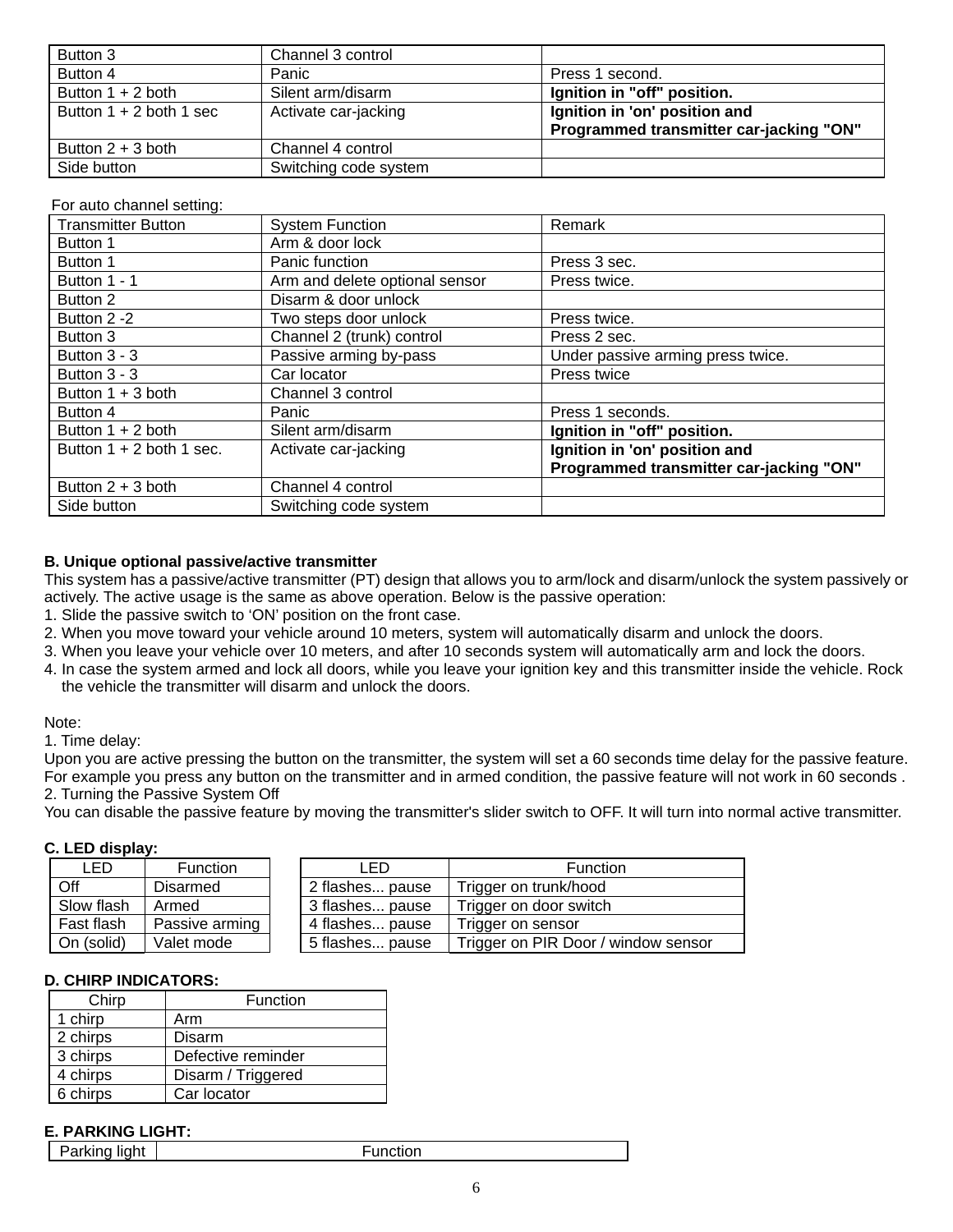| flash      | Arm                                                             |
|------------|-----------------------------------------------------------------|
| 2 flashes  | Disarm                                                          |
| 3 flashes  | Disarm / Triggered                                              |
| 5 flashes  | Transmitter low battery. (Suitable for random code transmitter) |
| 12 flashes | Car locator                                                     |

# **F. OVERRIDE/VALET SWITCH:**

1. OVERRIDE FUNCTION: (System in arm condition)

Use in emergency, like lost or malfunctions of transmitter. Turn ignition on, within 10 seconds push the override/valet switch, the siren will stop and the system disarmed.

2. VALET MODE: (System in disarm condition)

Vehicle in for maintenance or valet parking, the system will not arm.

a. Turn ignition on then within 10 seconds push and hold override/valet switch for 2 seconds, the LED will turns on indicates the system is in 'valet mode'.

b. System stay in 'valet mode', transmitter still can remote operating lock or unlock the doors, parking light, pop trunk release and panic function. But no alarm function.

c. Return to normal operation, turn ignition 'on', then within 10 seconds, push and hold override/valet switch for 2 seconds, it will exit the valet.

# **G. PASSIVE ARMING**

It operate as below:

1. Turn 'off' the ignition.

2. Leave vehicle and close all doors.

3. LED fast flashing.

4 After 30 sec. System auto arming

Note: during the 30 sec. If open the door the time will stop counting down, until all doors closed then again re-start count down for 30 sec.

**Passive arming by-pass:** Press channel 2 twice (press button 2 twice on designated channel, or press button 3 twice on auto channel), to temporally by-pass passive arming. That's for prevent locking yourself out of the vehicle (For example fill up the gas).

A short chirp will confirm this by-pass.

Re-open the door will **not** start the passive arming again.

Note: It's only temporally by-pass. Use transmitter to arm or disarm will cancel this by-pass.

# **H.ACTIVE ARMING:**

1. Press arm button on transmitter.

2. The siren will chirp once after 3 seconds the system will be fully arm.

NOTE: Defective sensor reminder: 3 chirp indicate defective sensor occurred.

Special Note: If the system is interfacing with optional sensor, such as PIR or door/window sensor, upon system arming and after 30 seconds, if the PIR or door sensor triggered, the system will full alarming.

# **I. ACTIVE DISARMING:**

1. Press disarm button on the transmitter.

2. The siren will chirp twice to indicate that system disarmed.

NOTE: 1. Tamper disarming: If alarm triggered, upon disarm the system, siren chirp 4 times,parking light flash 3 times. NOTE: 2. Automatic re-arm: No doors open and no ignition on after disarm; after 60 seconds system auto rearm.

# **J. PANIC FUNCTION:**

The transmitter can be used as a remote panic switch to manually trigger the alarm in case emergency. To do so, hold button 4 for 1 second, and the system will full alarming. To stop panic, press button 4 again or press disarm button.

# **K. TRIGGER THE SYSTEM**

While system in armed condition, open the doors, hood, trunk or trigger the optional sensors, siren and parking light will turn on to alerting of an intrusion for 30 or 60 seconds. Then it will stop and automatic reset and re-arm. If the one of sensors or detectors still active, the alarm system will sound a maximum of 3 times of 30 or 60 seconds cycles.

#### **L. DOME LIGHT CONVENIENCE DELAY & SUPERVISION**

Upon disarming, the dome lights will remain on for 30 seconds. If the vehicle triggered, the dome light will flashing as the same duration as siren. Note: Turn on the ignition switch or arm the alarm will turn off the dome light.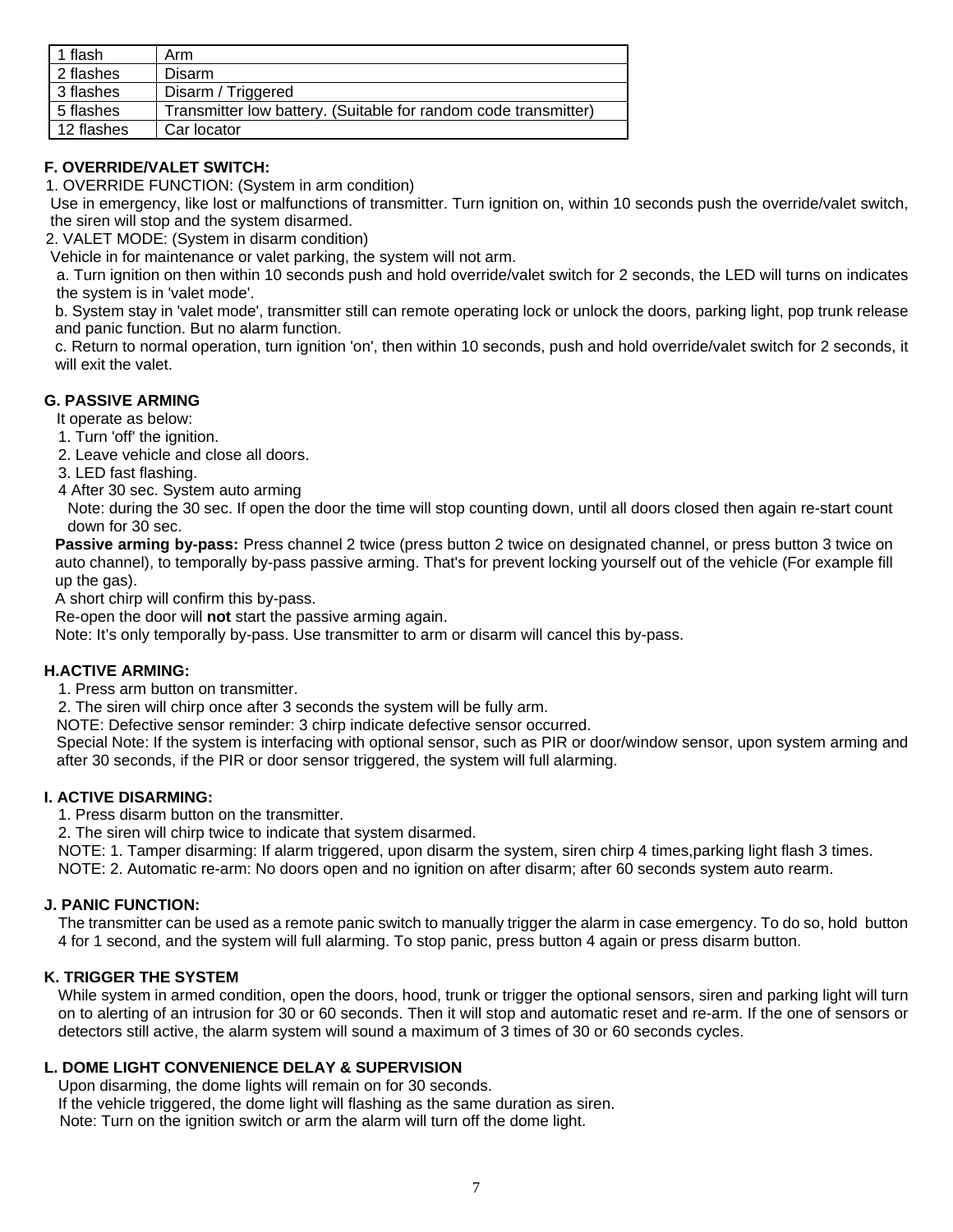# **M. ANTI CAR-JACKING**

**Warning:** If you don't want to have car jacking in this alarm system, be sure to set all car-jacking feature 'off'. (See programming features)

This system has three different car-jacking features.

**NOTE:** if IGN.car-jacking feature is set ON position, to enter Feature Programming mode, turn the Ignition key 'on' within 10 seconds press the valet switch once(to reset car-jacking feature),turn the Ignition key 'off', press the valet switch 6 times, a long chirp confirms you are in first stage Programming mode, then follow programming features section C.2. There are 2 stages of totally 15 programming features to select. (Factory preset all features to "ON" position)

**First:** Use transmitter to enter car-jacking. (Program transmitter car-jacking ON, see programming features) **This feature provides user to remote activates car-jacking. When programmed this feature ON, upon the ignition switch is 'on', user can press button 1 + 2 together for 1 second to enter car-jacking.**

**Second**: Turn 'on' the ignition key to enter car-jacking mode. (to program ignition car-jacking ON, see programming features). This feature provides user to use the ignition key to activate car-jacking. When this feature is programmed ON, upon turning the ignition key to 'on' position, the system enters car-jacking mode. Every time the ignition key is turned ON the valet switch must be depressed to reset car-jacking feature.

**Third:** Use Door open close to enter car-jacking. (Program door car-jacking ON, see programming features) **This feature provides user to use door open close to activates car-jacking. When programmed this feature ON, upon the ignition switch is 'on', if someone open door and close door the system enter car-jacking.** 

2-timer circuits will function as follows:

First timer:

50 seconds after activates car-jacking. The siren will start chirping. Within 10 seconds, you will be alert to keep the ignition switch on, and push valet switch to turn off the car jacking feature. If not, it will enter second timer car jacking.

Second timer:

Totally after 60 seconds from beginning, siren still alarming and parking light flashing, and the starter disable will activate to prevent the vehicle from starting. Override the system to turn off car jacking. (Ignition from off to on, and within 10 seconds push valet switch)

Note: If you use password (see below Password Security) to double protect the vehicle security, you will need to use it to completely disarm the system.

#### **N. PASSWORD SECURITY**

In carry this feature you need to set features programming of password 'ON' first. Then program your password number. Please see above PROGRAMMING section.

#### **Using password to protect system. Below is an example of how to use password to completely disarm system. System in arm condition.**

1. Open the door, siren will sound.

2. Turn ignition key on.

3. Push valet switch.

Note: When finished above procedures, system's siren stop alarming, parking light stop flashing, other sensor stop trigger, but the vehicle can not be start and drive away.

#### **Use password to cancel the system re-arm: ( Re-arm timer 30 seconds)**

When system disarmed, the LED start flashing, indicate system entered password procedures.

#### **Cancel system re-arm itself:**

Wait until LED flash to your password number, then turn the ignition key 'on-off', to cancel re-arm. You must make sure to turn the ignition key off at the correct number within 30 seconds. If not, the system will automatically

Example: To cancel re-arm using password number 5 of above, you would;

- 1. Open the door. Siren sound.
- 2. Turn ignition key on.
- 3. Push valet switch.

re-arm.

4. Wait LED flash 5 times, then quickly turn ignition key off.